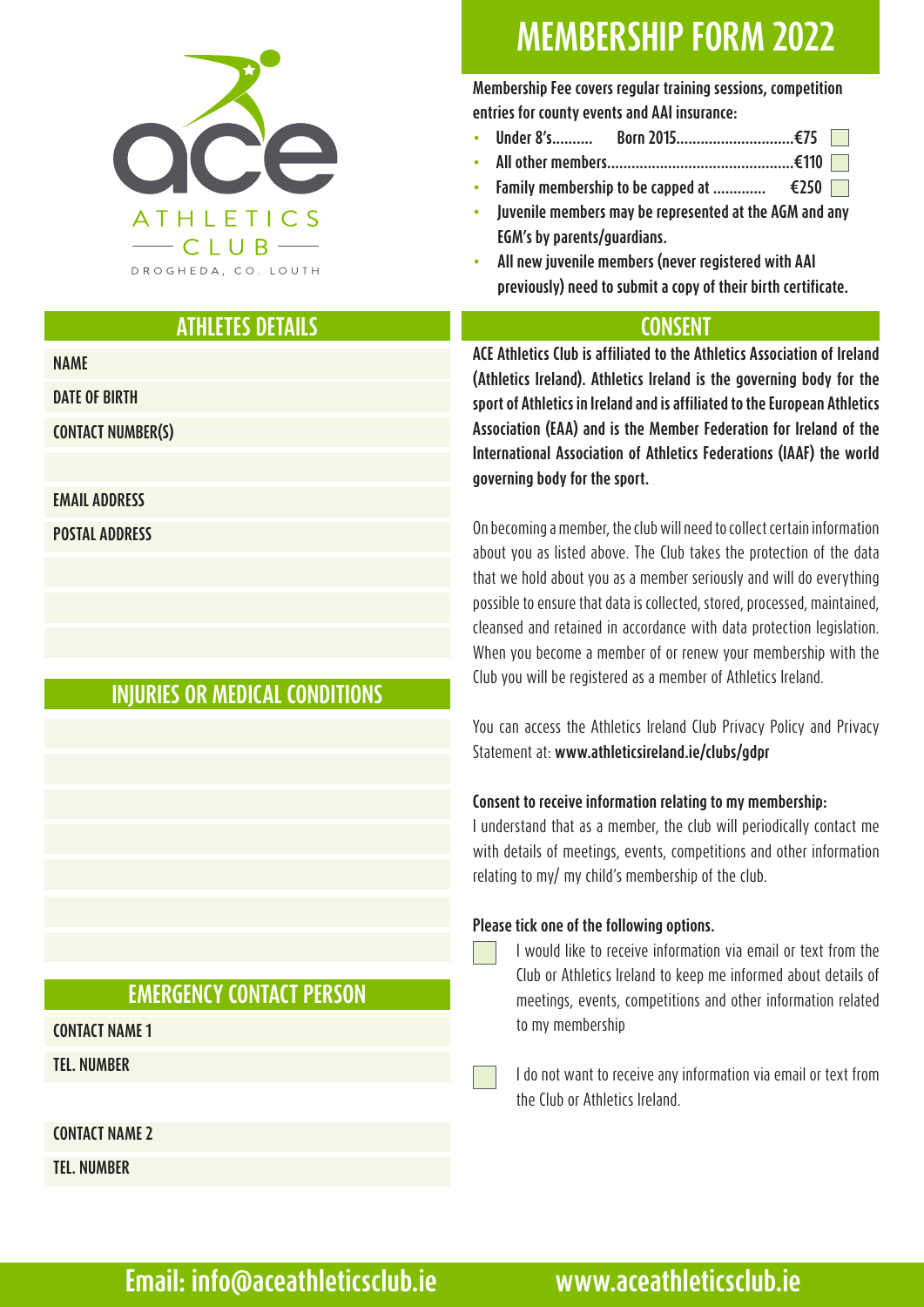

## **PHOTOGRAPHY AND FILM CONSENT**

**As far as is possible the club will not allow photographs, video or other images of children/young people to be published without the consent of the parent/guardian and child/young person. Please tick one of the following options.**

### **The Athletics Ireland photography policy is available on www.athleticsireland.ie**

I confirm that I give permission for my child to be filmed and/or photographed during an athletic event or competition for the sole purpose of the promotion of the sport.

I do not give permission for my child to be filmed and/or photographed during an athletic event or competition.

Parental/Guardian consent in event of an emergency: In the event of an emergency and I cannot be contacted, I give my permission for my child/ children to be brought to a suitably qualified medical practitioner to provide emergency treatment or medication.

I understand that should my child/children develop any medical condition or allergies that the club should be aware of that I will notify the club secretary.

I understand that, unless alternative arrangements are agreed between the club and parent/guardian, my child/children are to be dropped at the designated training ground and collected in the same place and that they are not allowed to go to or be collected from any other area during or after athletics unless accompanied by me their parent/guardian.'

I understand that parents/guardians and club members must abide by Ace Athletics Club's codes of conduct.

# **MEMBERSHIP FORM 2021**

## **CODE OF CONDUCT**

**By signing below, you are stating that you have read and have agreed to all the information on this application as well as ACE Athletics Club's Code of Conduct for all Members.**

**Signature of Athlete:**

**Signature of parent/guardian (if under 18):** 

**Date:**

### **NEW MEMBERS ONLY**

Were you ever a member of an AAI Athletics Club? Yes / No

 **If YES name of club:** 

### **Date last registered:**

(Please note if you have been a member of another Athletics Club in the past 3 years you will need to organize a transfer to Ace Athletics)

| <b>FURTHER INFORMATION CONTACT</b> |                        |
|------------------------------------|------------------------|
| • Club Registrar                   | <b>Eze Lawrence</b>    |
| • Club Secretary                   | <b>David Robertson</b> |
| • Club Chairperson                 | <b>Robbie Faulkner</b> |
| • Club Child Protection Officer    | <b>Judith Faulkner</b> |
| • Parents Liaison Officer          | Sinéad Uí Ghibne       |
| <b>FOR OFFICE USE ONLY</b>         |                        |

 **Date membership received**

 **Amount received**

 **Received by**

**Email: info@aceathleticsclub.ie www.aceathleticsclub.ie**